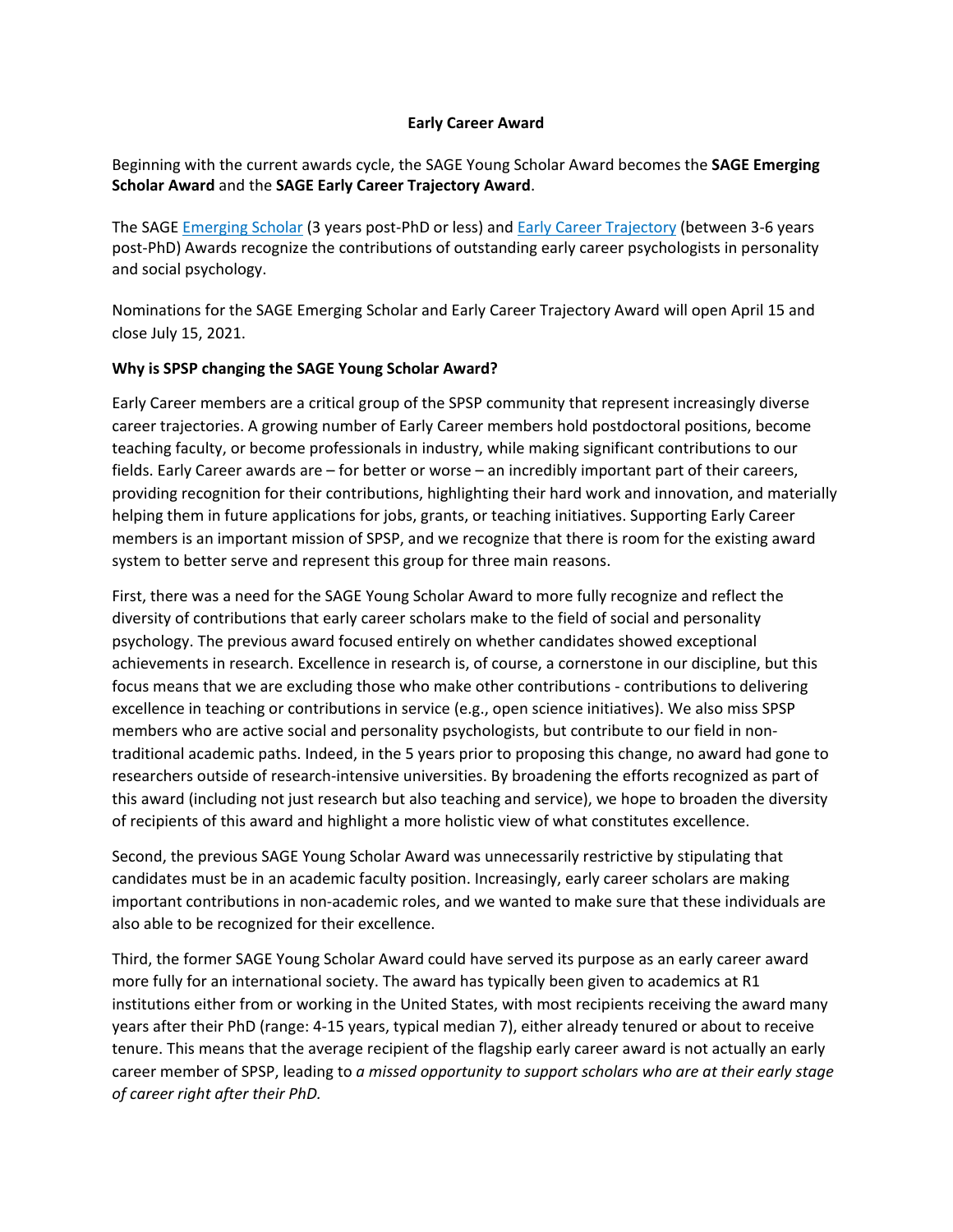Bringing these considerations together, we ensured that the new SPSP Early Career Awards are specifically for early career members (<6 years), are open to any early career member regardless of their employment type or status, and recognize contributions in research, teaching, and service. We have increased the total number of awards to a maximum of 10, split across the SAGE Emerging Scholar Award (between 0-3 years post-PhD) and the SAGE Early Career Trajectory Award (between 4-6 years post-PhD).

Moving forward, the SPSP Early Career Committee will monitor and evaluate the impact of these changes on the SAGE Emerging Scholar and Early Career Trajectory Award application pools and awards

- *SPSP Early Career Committee*

# **What are the biggest changes?**

## **Eligibility**

*Old*

• SAGE Young Scholar: 3 to 7 years post-first faculty position by October of the year in which they are nominated

# *New*

- SAGE Emerging Scholar: PhD holder; 0-3 years post-PhD (i.e., "3 years post-PhD or less") by October of the year in which they are nominated
- SAGE Early Career Trajectory\*: 4-6 years post-PhD by October of the year in which they are nominated

*\*For the 2021 and 2022 awards cycle, members between 3 to 7 years post-first faculty position by October of the year of their nomination may apply to the SAGE Early Career Trajectory Award.*

# *Rationale*

This allows a greater number of individuals to be eligible, regardless of their specific employment type and aligns the award with the new Early Career membership eligibility (beginning in 2022 Early Career membership at SPSP will be defined as 0-6 years post-PhD).

# **Criteria**

*Old*

• SAGE Young Scholar: Candidates should have demonstrated exceptional individual achievements in social and/or personality psychology (broadly defined), conducting research that places them at the forefront of their peers. Criteria include innovation, creativity, and potential to make a significant impact on the field.

*New*

• SAGE Emerging Scholar and Early Career Trajectory: All candidates should have demonstrated exceptional individual or collaborative achievements in social and/or personality psychology (broadly defined), that are commensurate with their career stage. In demonstrating their